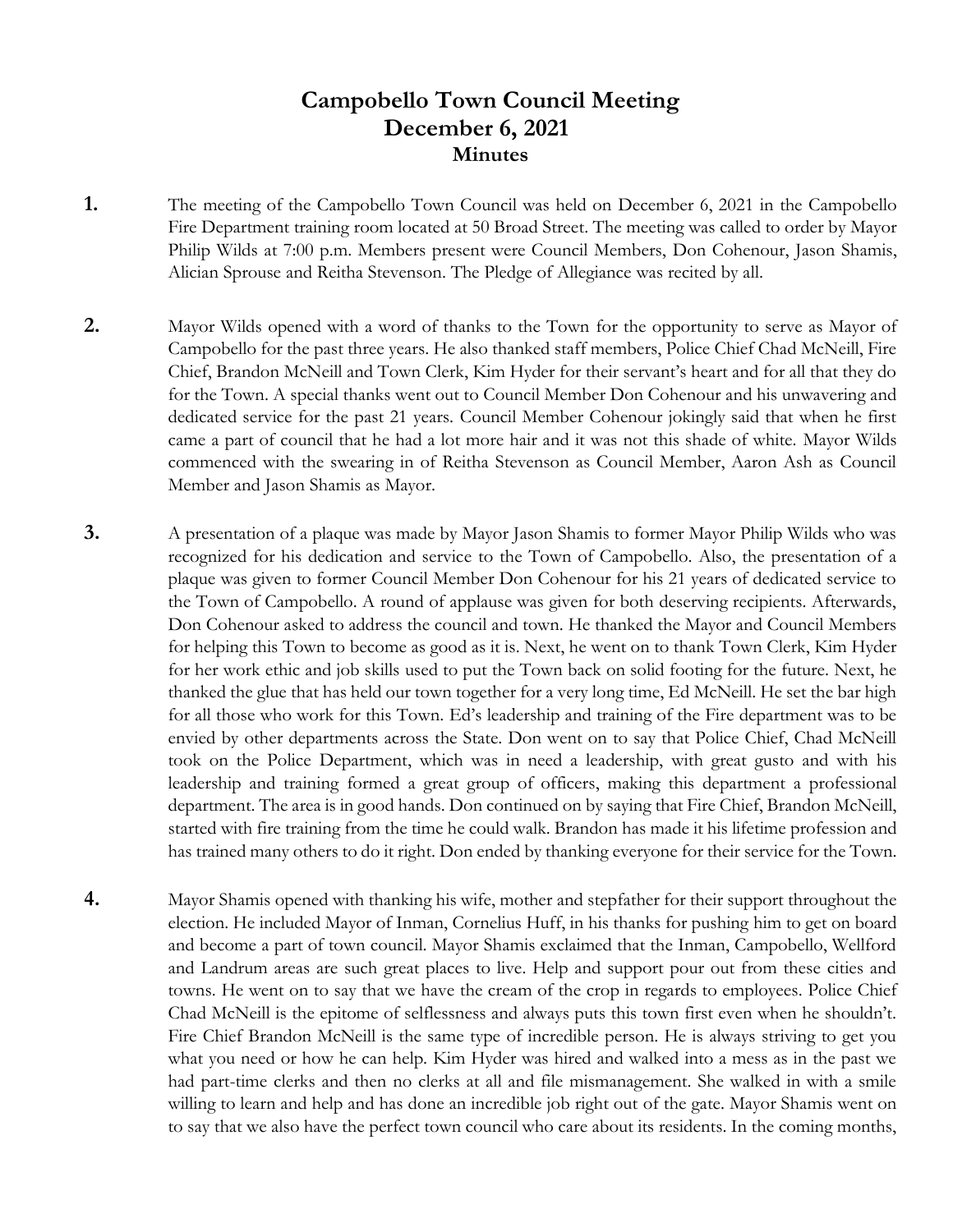we intend to work hard as public servants and get some of his visions, as well as their visions, accomplished for the Town.

- **5.** Mayor Shamis asked if council had reviewed the minutes of the prior meeting and asked for a Motion to accept them. Council Member Stevenson made a motion to accept the November 1, 2021 Council Meeting minutes, which were seconded by Council Member Sprouse and carried unanimous.
- **6.** Police Chief Chad McNeill reported that the Campobello Police Department had a total of 128 calls for the month of November. Mayor Shamis asked if council had any questions for Police Chief McNeill. No questions were asked.
- **7.** Fire Chief Brandon McNeill reported for Fire Chief Brandon McNeill that the Campobello Fire Department had a total of 20 calls for the month of November. Chief McNeill commented that our parade this year was tremendous and thanked everyone who came out to help and hopefully we can continue to build it bigger and better for next year. Mayor Shamis asked if anyone had any questions regarding the fire department. Mayor Shamis did have a question regarding smoke alarm assistance and installing those for residents throughout town. Chief McNeill said that they do that throughout the year and not just around this time. Actually, the Fire Department just installed 3 smoke detectors yesterday and have home health nurses that call the Fire Department to come out and check moke detectors. Mayor Shamis mentioned that it would be a good idea to make a post on the Town's Facebook page to let people know that the Fire Department can help with providing and installing smoke detectors.

### **8. Old Business-**

- A second reading of Ordinance 2.320 Qualifications for Candidates, was done by Mayor Shamis. This Ordinance states that to be in compliance with State law, the town would only require that candidates for office would be a town resident for at least 30 days prior to the election and be a registered voter. Motion was made by council member Stevenson to accept the second reading of the Ordinance, which was seconded by council member Sprouse and carried unanimous.
- Mayor Shamis spoke about getting meters installed by Duke Energy at each entrance sign of the Town so that the signs can be lit up at night. Also, Mayor Shamis mentioned that some ideas for new signage for the Town is in the works and that he plans to meet with Council in a Work Session to present the plans and cost.
- Police Chief Chad McNeill spoke regarding the potholes in town. None have been fixed, but that meetings have been held to get bids on how much it would cost to fix the potholes and other road issues we are having throughout Town. Hope to have an updated in January. The pothole on Cantrell continues to get worse. Mayor Shamis said that we hope to get that done soon. Also, Mayor Shamis mentioned that there are no longer any purple lights in Town due to Duke Energy replacing the defective bulbs.
- Mayor Shamis spoke about the issues with Old Asheville Hwy. That particular bridge will never be opened again due to the damage. SCDOT inspected the bridge last year and documented a crack in the bridge and said that if the crack grew at all that the bridge would have to be condemned. Mayor Shamis guarantees that the crack has grown and is in the center of the bridge. We will have to come up with a new bridge somehow, but the cost is about one million to replace the bridge.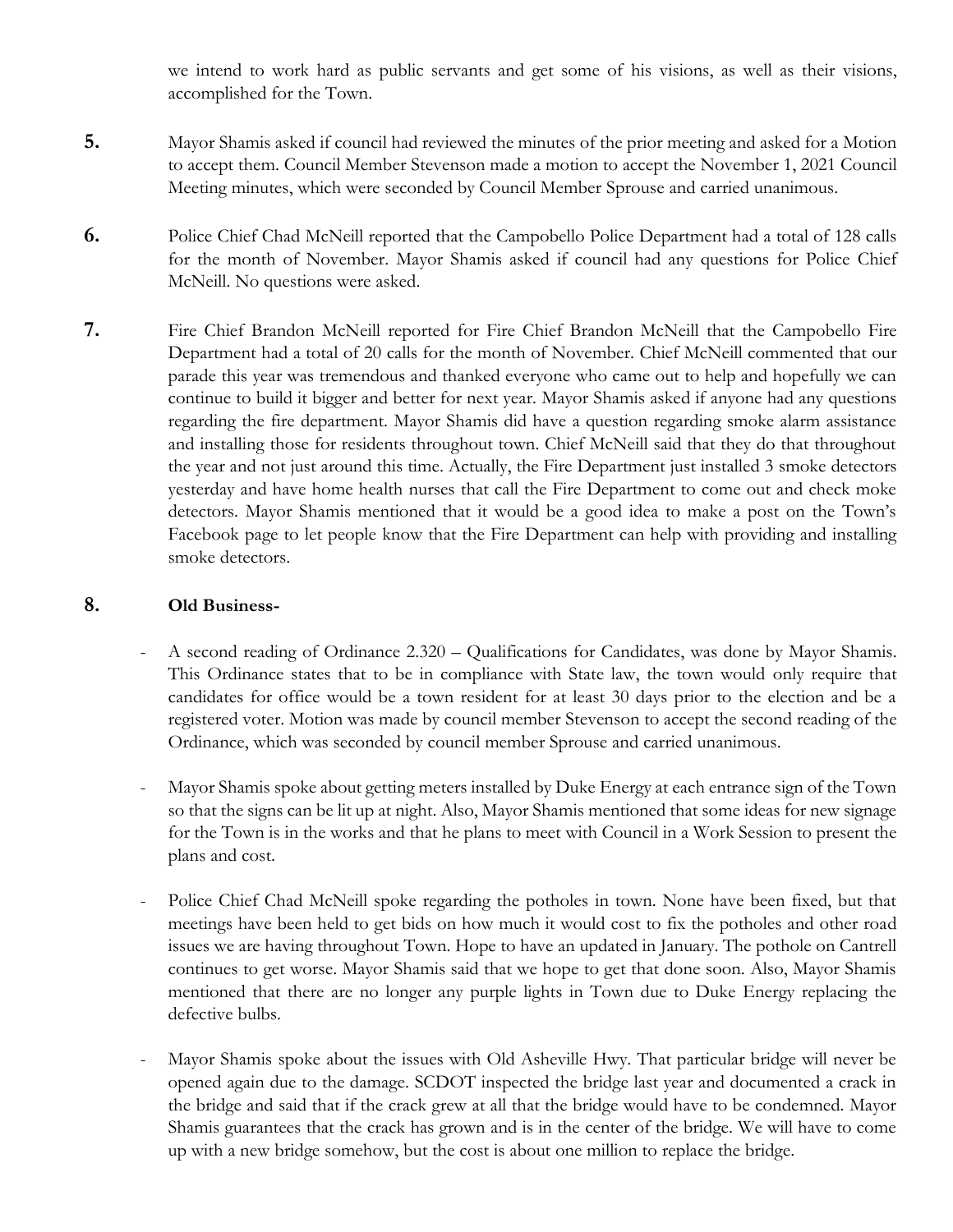Mayor Shamis gave an updated on the Road fee money tax imposed by the County. A \$25.00 fee was charged for each vehicle you own and at that money go towards roads in your Town. However, if a Town does not use the money in a timely manner, Spartanburg County puts those funds into their General Fund account and uses it for their benefit. Mayor Shamis has a huge problem with that especially if that money is not being used for the Town's roads. He spoke with Spartanburg County Councilman, Bob Walker and asked him what was Spartanburg County going to do with the money that is frozen. He could not give Mayor Shamis a good answer. The mayors in neighboring towns are going to come together and continue to seek answers and resolutions in regards to this. Campobello resident R. Sweeney asked why lawyers had not been obtained for this. Mayor Shamis said that he is strongly considering that, but wants to talk with council as a whole in a work session. We cannot miss out on this money that is due to us. Town resident Owenby said that the towns should come together as a whole and seek legal action. Mayor Shamis agreed that it would take a group effort and that one person could not make a difference. Spartanburg County will at least receive an earful on this issue. The Town is not even able to use its road fee money to purchase replacement road signs due to the road fee money accounts being frozen by Spartanburg County.

### **9. New Business-**

Mayor Shamis made mentioned of the Ladies Auxillary Group who paid for the new flags at each of the Town's entrances. He thanked them for their support and donation and for their hard work in decorating the town each season.

### **10. Other Business-**

- Council member Shamis gave an update as to the Planning & Zoning Committee, starting with the meeting had with Appalachian Council of Government (ACOG) in regards to planning and zoning. ACOG is working on a new map so we are ready for growth that will come our way. An engineer will also come out to give us a better idea on a cost for sewer for the town and have a plan in place should we ever acquire enough funds to follow through with getting sewer. Town resident Owenby asked to be a part of the meeting with the engineer when that happens. He has 20+ years of experience in sewer.
- Mayor Shamis said that Duke Energy is supposed to be taking inventory of the equipment in all of the powers substations to see if any updates are needed. He knows that many residents had issues with outages. He is unsure that outage complaints sparked this, but rather the issue of growth. Council Member Stevenson asked if they had given a date of when that will be done and Mayor Shamis said not at this time.
- Mayor Shamis opened the floor for Mayor of Inman, Cornelius Huff to speak. Mayor Huff spoke of his willingness to work together with other towns and being here for each other to help grow our communities for the better. He looks forward to seeing what will take place in the future. Council Member Stevenson asked Mayor Huff about the sewer system in Inman and how that got started. Mayor Huff said it was developed back in the early 30s. It is a part of their budget, but as a separate entity. They run their own financials but it does go through council for approvals. They connect through Spartanburg Water and also use Summit engineering who are from the Inman area. They can help you develop a plan and follow through with it.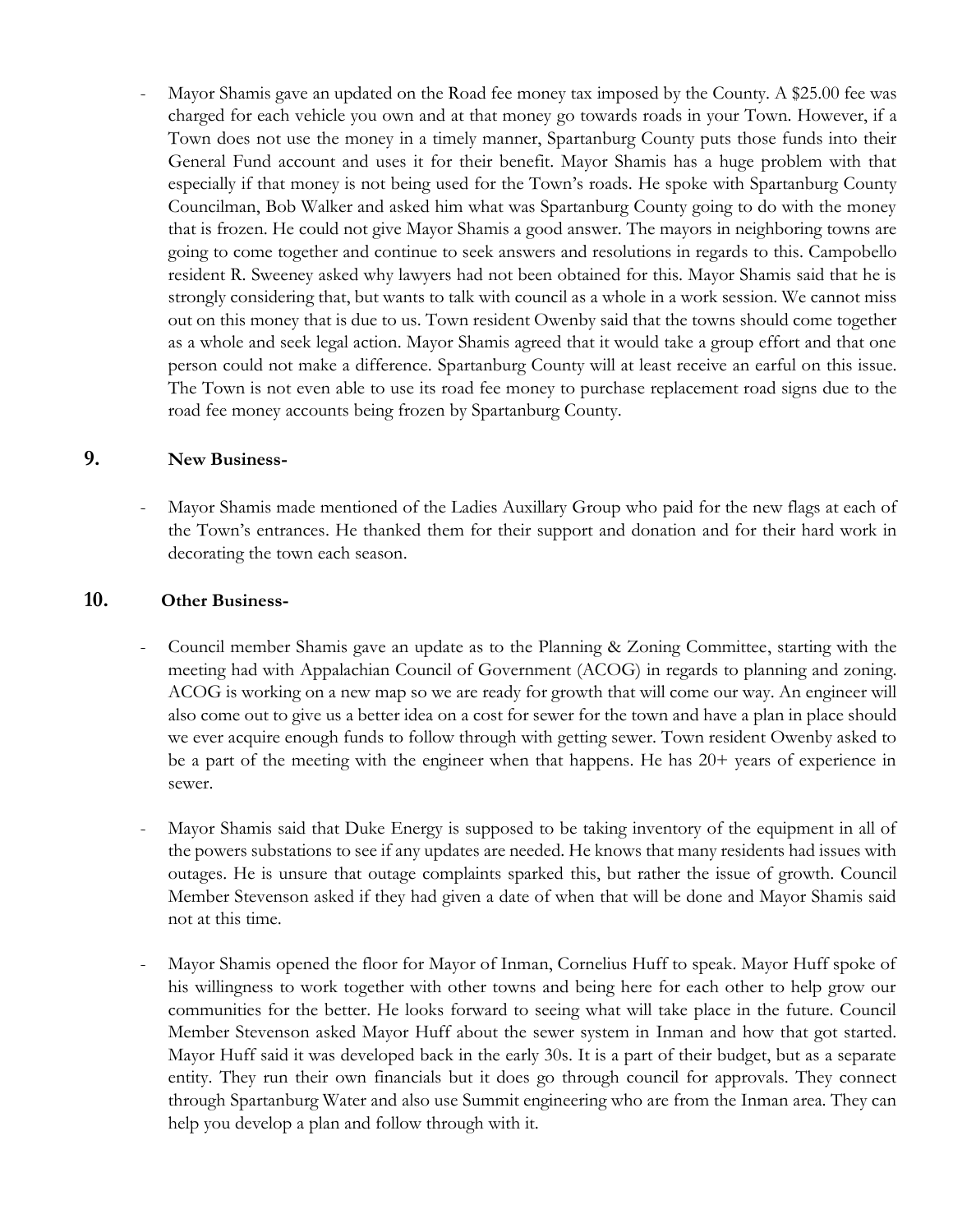- Mayor Shamis mentioned his appreciation for Mr. Ash and Mr. Sweeney helping with the cleanup of Main Street before the parade. Also, Mayor Shamis commended Council Member Sprouse for decorating the float for the parade this year and in years before.
- Town resident Owenby mentioned that we need to keep certain items on Old Business so they do not drop off and not receive a follow-up. He suggested that we have a 'Follow Up' column. Mayor Shamis said that this has already been addressed and will be done in the future even if that means we have 50 items under Old Business.
- Town resident Kaminer asked if the Town had considered solar powered lights for the signs. Mayor Shamis said that we had them previously, but that they didn't last long.

### **11. Adjourned- December 6, 2021 at 7:43 p.m**.

With no further business presented, Council Member Stevenson made a motion to adjourn, second by Council Member Sprouse and carried unanimous.

 Let it be known, there are times it may be necessary for the Council Members to enter an executive meeting.

Town of Campobello Council Meeting minutes recorded by Town Clerk, Kim Hyder on this 6<sup>th</sup> day of December, 2021.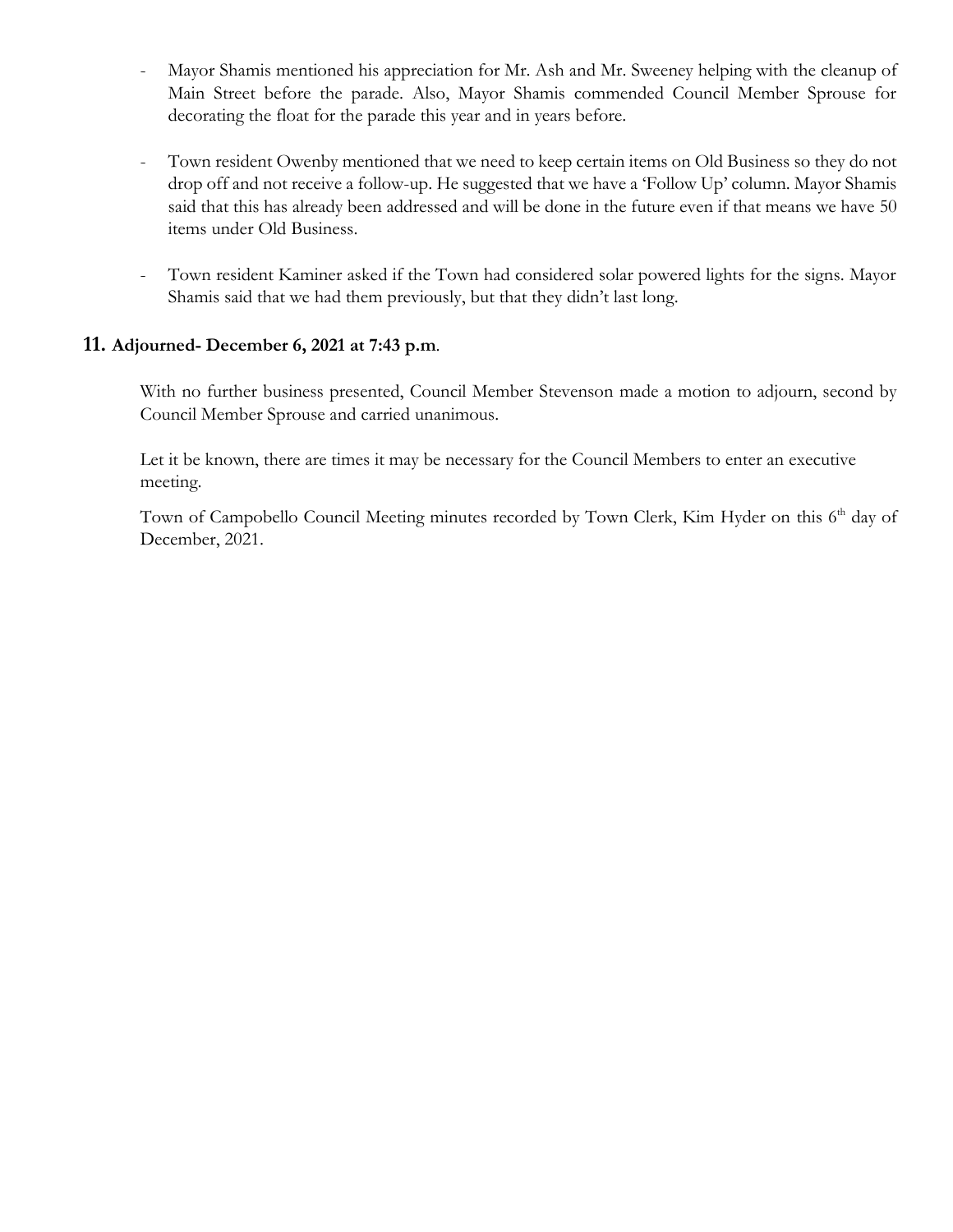# Town Council Meeting – Work Session December 16, 2021 **Minutes**

- **1.** The meeting of the Campobello Town Council was held on December 16, 2021 at Town Hall. The meeting was called to order by Mayor Jason Shamis at 5:30 p.m. Members present were Council Members, Alican Sprouse and Aaron Ash.
- **2.** Also in attendance was Police Chief, Chad McNeill.

### **3. New Business-**

- Mayor Shamis opened with speaking on communication among himself and council. He placed emphasis on how important it is to received responses from everyone in a timely manner as some items are time sensitive. He stated that the agenda will now be sent to not just him, but to everyone on council for their input.
- Mayor Shamis asked if anyone had any ideas on more events the Town can have throughout the year besides the Family Fun Day event and our Christmas Parade. Council Member Sprouse suggested that we review letting Campobello First Baptist to hold a festival at Gosnell Park. Police Chief McNeill suggested a bluegrass music event, as he said our area has some talented people as witnessed at one of Buck N' Brew's open mic nights. Council Member Sprouse is fine with any kind of festival as long as there is no alcohol involved as she feels that does not seem like the right thing to when she's having recovery meetings for substance and alcohol addiction/abuse. She also mentioned that a community grilling event would be nice. Mayor Shamis mentioned a chili cook off event would be fun. Town resident W. Peeler said that around the 4<sup>th</sup> of July he called local Fire Departments to find out if they were cooking and selling any BBQ for the holiday and he said there were none in our local area.
- Mayor Shamis asked Chief McNeill if the officers could start reporting on any road damage, potholes or lighting issues they see while out on patrol. Chief McNeill said that the officers did indeed do that, but Don Cohenour took that over when he came on council. However, now that Don is no longer on council, it should not be a problem for the officers to report any such finding to the Town Clerk.
- Mayor Shamis reported that he had obtained an estimate for our audit for FYE 2021 from McKinley, Cooper & Co., LLC and that they come highly recommended by Jeff Shacker from the Municipal Association. After they reviewed the financial statements from our last audit, they came back with a proposed estimate of \$10,500, which is \$8,000 less than what we are paying now. They currently handle Woodruff and Newberry's audits. Mayor Shamis asked if council were ready to put it to a vote to change to this CPA. Council Member Sprouse said she would like time to think about it and asked that we place it on January's agenda. Council Member Ash is in favor of going with this new CPA as it would save the town money. The issue will be brought up again in January.
- Mayor Shamis said that turn out for the last trash pickup day was low and would like to plan on a certain date in advance to get the word out so that anyone in our community could come out and help. Council Member Sprouse said any day would work, but Saturdays. Mayor Shamis said that Sundays would not be good either. Council member Sprouse added that she would like to have banners made about the Recovery Campobello meetings. Chief McNeill suggested that 4x8 size work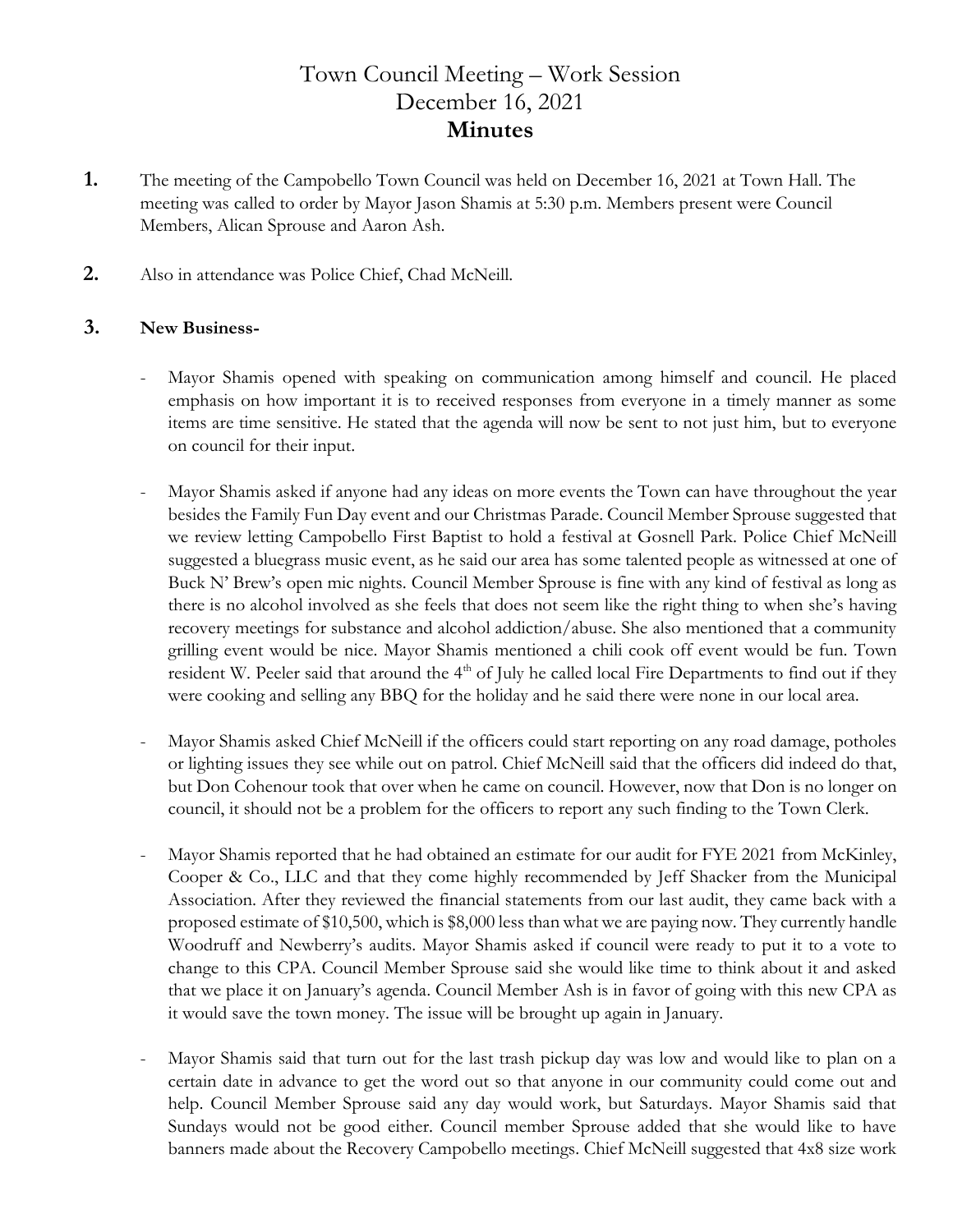better than some and suggested that some type of pole system be made to help hold the banners in place.

- In the past, council members have been given certain depts/tasks to handle. Mayor Shamis said that everyone has a duty. Council Member Sprouse said that she had parks, Don had roads, Reitha had trash and Jason has sewer. Mayor Shamis said that tasks need to be assigned to himself and each council member. Council member Ash said that he would take over beautification of the town.
- The median at Hwy. 176 and 11 needs work. Council Member Sprouse suggested mulch. Mayor Shamis liked that idea and said that some kind of small shrub would look nice. Chief McNeill said anything under 3 foot would be fine and not obstruct views. Town resident Peeler said that trees would not be good as the median near Fuddruckers at Southport Road has trees and it blocks a driver's view. He said that Boiling Springs had used some type of azalea that produces blooms and stays green throughout the year. Council Member Ash said he would contact SCDOT about getting started on something. Mayor Shamis said it's the little things that will improve the look of our town. He said that SCDOT was quick to respond when he had Clerk Hyder submit a request for the rock wall that was broken.
- Mayor Shamis said that our town has some areas that need some added lighting and asked who would like to be in charge of doing a lighting survey around town to find out where are darkest spots are. Council Member Sprouse suggested that it be a collaborative task for all of council to do. Even if we add a little at a time, it is better than nothing. Chief McNeill said the cost to add the light pole on Old Asheville Hwy was about \$750 initially. Clerk Hyder said she didn't remember Duke Energy ever sending a bill for that. Mayor Shamis asked her to check into that to make sure. Town resident Peeler said that he would like more lighting up and down Old Asheville as many residents walk the road. He stated that when he called Town Hall about that a year or so ago that he was told there wasn't enough money to do that. He said another place that is dark is at the frontage road at I-26 and Hwy 11. He has witnessed motorist backing up because they missed the frontage road. Council Member Sprouse mentioned that the green Campobello sign on the off ramp is gone and needs replacing. Clerk Hyder said she would submit a request to SCDOT.
- Mayor Shamis brought up the list of places that need to be cleaned up or need to be condemned. Houses on both Smith St. and Pine St. are both examples. Town resident Peeler brought up the Fireworks stand on Asheville hwy across from Briar Patch and how bad it looked. He was informed that it is actually in the County and the County seldom does anything to make residents clean up. Chief McNeill suggested that Mr. Peeler call the County to complain as he may get further since he is actually a resident of Campobello. Council Member Sprouse said that a couple live there, one of which is disabled. Mayor Shamis said he is not for kicking anyone out of their home, but if there are safety issues then something needs to be done. Also, that building is zoned for commercial use and not residential. Council Member Sprouse wondered if there were money via grants out there, we could ask for to help residents clean up. Mayor Shamis suggested maybe doing a letter to the residents to give them a chance to clean up as most people say they didn't know our Codes Enforcements officer was coming or they would have started cleaning up sooner. Everyone liked the idea of making a post on Facebook regarding everyone helping to clean up our town and to let them know that our Codes Enforcement officer will be out and about to assess the situation.
- Discussion was had as to the allocation of money towards our park and how to improve it. Chief McNeill says that he takes the blame for letting the PARDS grant fall through, but was told by Tom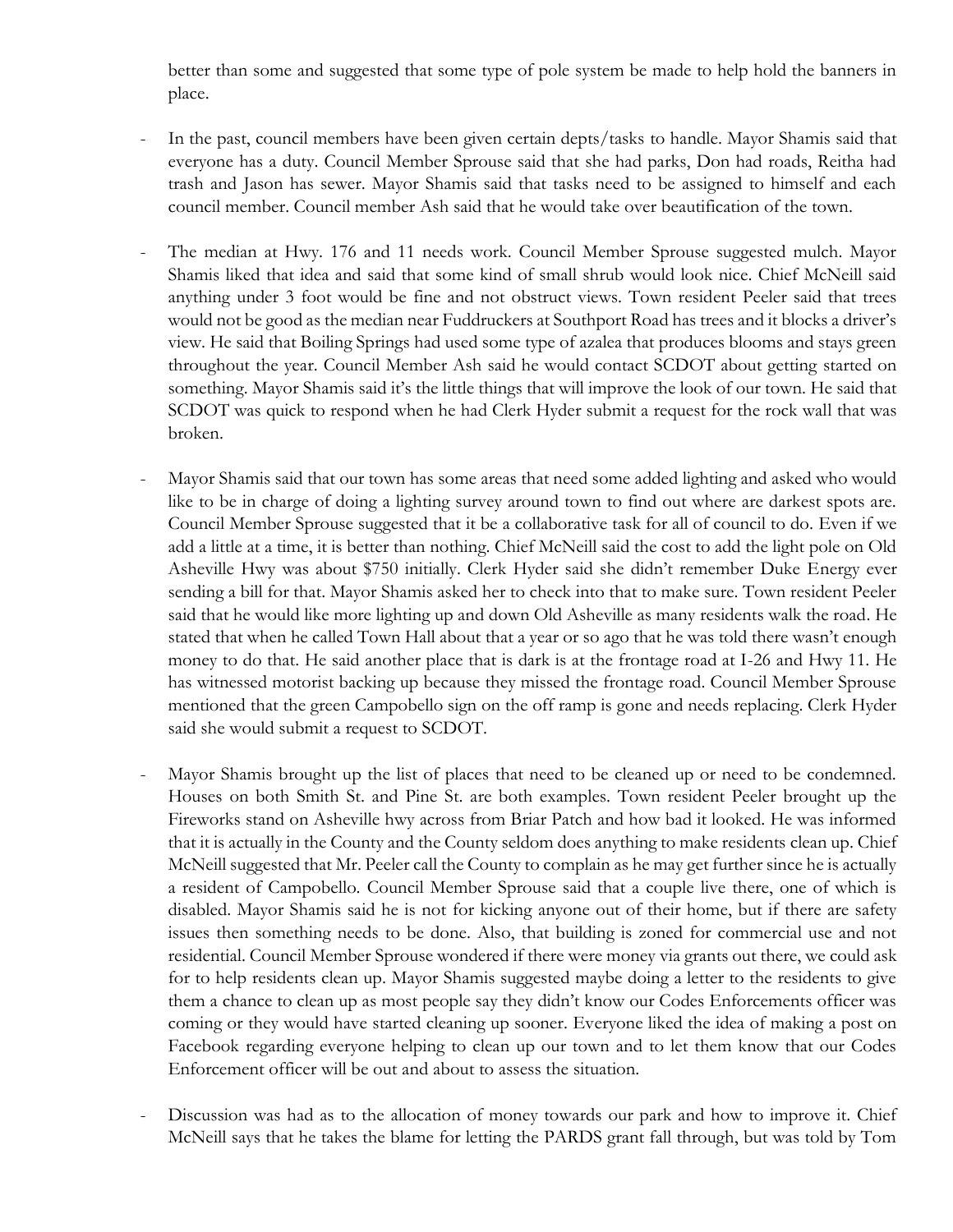Corbin that he should still submit it because there is money out there for such a project. Council Member Sprouse asked that the 2 fans and 2 lights be installed at the park's pavilion. Mayor Shamis said that when he was being interviewed by students at Campobello-Gramling School that the most asked questions were what we were going to do to improve our park and sidewalks.

- Mayor Shamis said that one thing that all of council needs to learn is how to write grants and that this should not fall solely on the shoulders of the Police and Fire Chief. On an unrelated note, town resident Peeler said that the Police Dept could put the speed limit sign near his house, as he has had a neighbor complain about speeders in the Cane Creek area.
- Mayor Shamis said that he would like ideas of how to beautify our town. He, along with Chief McNeill suggested making a Facebook post to let the residents know that we all need to work together to make our town better and that our codes enforcement officer will be out and about looking for places that need cleaning up. Chief McNeill said that by law a resident has 30 days to be working on cleaning up their property and as long as they are trying they can work with people.
- Mayor Shamis said that he would like to have a 30 minute work session before every council meeting to discuss the agenda or bring up things that need discussing. He also mentioned that he didn't necessary care to hear a breakdown of the police and fire department calls and feels like it doesn't help. Council Member Sprouse said he liked hearing the breakdown of calls. Chief McNeill mentioned that he can start hitting the high points of the calls and also focus on issues that need to be addressed if there are any such as a rise in car break-ins or theft.
- Mayor Shamis mentioned that we need to attached dates to certain projects or tasks that need to get done so that council doesn't forget about them.

## **4. Old Business-**

- Mayor Shamis proposed that two new signs be constructed for the entrances of the town. He has come up with a design with the help of Nichols Decal and the cost would be \$4,800 for two signs. He hopes to have this completed by the end of January. Council member Sprouse said that she has a cousin who does signs and would like to get him to quote what he would charge.
- Mayor Shamis has spent a lot of time arguing with Spartanburg County about the repairs that need to be done to Old Asheville Hwy., but they will not help. He sent an email to Ron Kirby at Spartanburg County and also copied Rep. Josiah Magnuson and County council member Bob Walker. The road was paved many years ago and is 16 inches wide; however, underneath that is the old road that is 20 inches wide. Chief McNeill said that in his 15 years of employment, the County has given him the same answers that they are providing now. Mayor Shamis says he wants to use our Road Fee money to fix it. Rep. Magnuson said that he would have an answer by the end of the week.
- As with the repairs of Old Asheville Hwy., Mayor Shamis is not getting anywhere with the County regarding the Road Fee money due to Campobello. He was told it was frozen and now it is unfrozen. The County denies there is any legislation in the works about the road fee money, yet the Municipal Association confirms that there is.